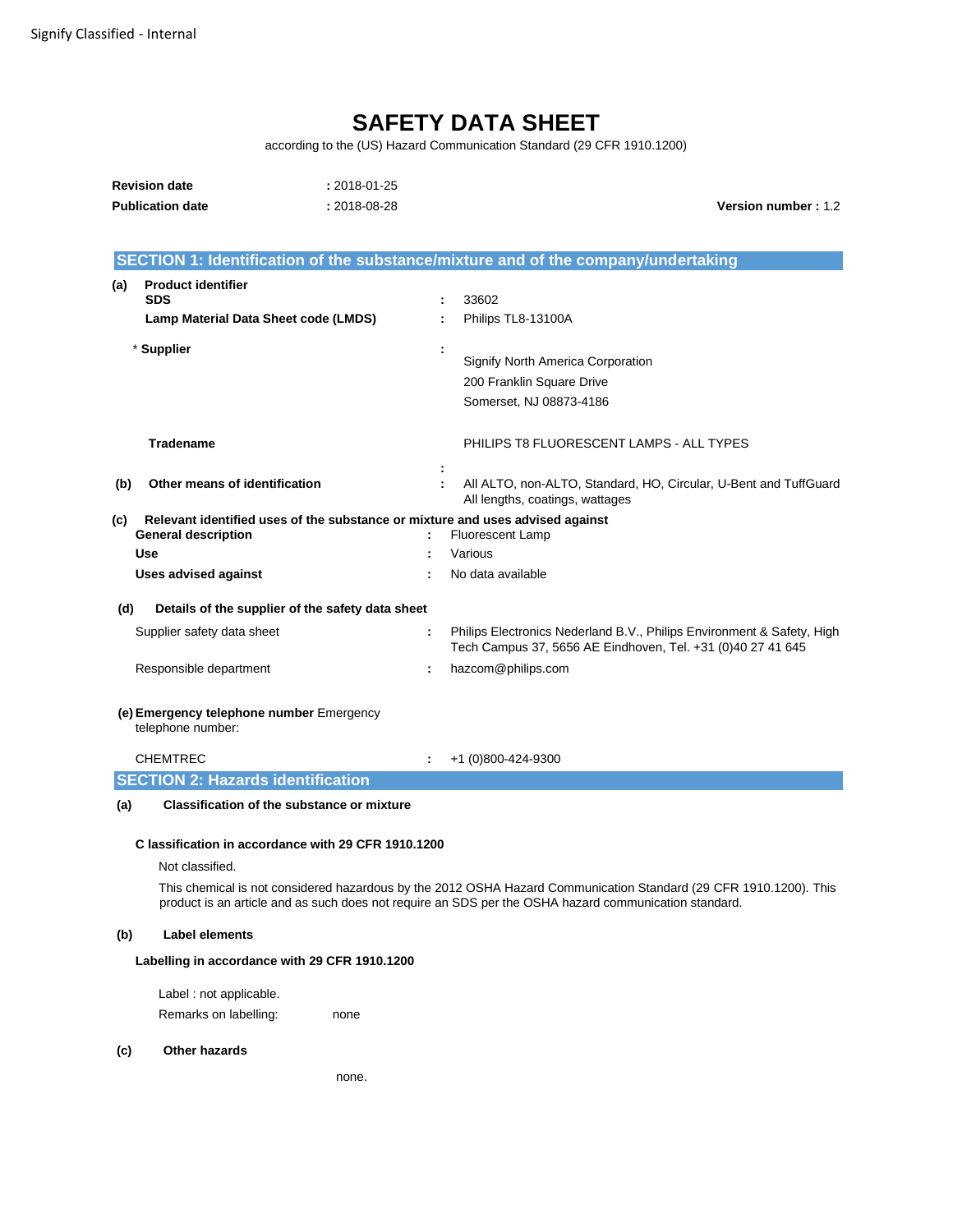|                                   | <b>SECTION 3: Composition/information on ingredients</b>                                                           |                 |                  |              |                     |
|-----------------------------------|--------------------------------------------------------------------------------------------------------------------|-----------------|------------------|--------------|---------------------|
| Description                       | Chemical name                                                                                                      | CAS#'s          | Total Weight (g) |              | % of Weight         |
| <b>Phosphor Components</b>        |                                                                                                                    |                 |                  |              |                     |
|                                   | Yttrium oxide (Y2O3), europium-doped - (YOX)                                                                       | 68585-82-0      | 2.18             |              | 1.09%               |
|                                   | Lanthanum Phosphate Phosphor - (LAP)                                                                               | 95823-34-0      | 1.17             |              | 0.59%               |
|                                   | Aluminum oxide (Al2O3), solid soln. with barium<br>oxide and magnesium oxide, europium-doped -<br>BAM/BBG/BamGreen | 102110-17-<br>8 | 0.55             |              | 0.28%               |
|                                   | Aluminum oxide (Al2O3), solid soln. with cerium<br>oxide (CeO2) and magnesium oxide, terbium-<br>doped - (CAT)     | 102110-19-<br>0 | 0.1              |              | 0.05%               |
| Individual or mixed<br>components |                                                                                                                    |                 | 4                | q            | 2.0%                |
|                                   |                                                                                                                    |                 |                  |              |                     |
| Glass Bulb Pre-Coat               | aluminium oxide                                                                                                    | 1344-28-1       | $0.050 - 0.160$  | $\mathbf{q}$ | $0.05% -$<br>0.07%  |
| Glass, oxide, chemicals           | <b>Glass Bullbs</b>                                                                                                | 65997-17-3      | 75 - 300         | $\mathbf{q}$ | $95\% - 99\%$       |
| Mercury                           | Mercury                                                                                                            | 7439-97-6       | $0.0017 - 0.010$ | a            | $.001% -$<br>0.003% |

# **SECTION 4: First aid measures**

# **(a) Description of first aid measures**

**Skin :** Not applicable. **Ingestion :** 

Not applicable. **Inhalation :** Not

applicable. **Eyes :** Not

applicable.

# **(b) Most important symptoms and effects, both acute and delayed**

| Skin             | local   |   | Under normal circumstances not applicable. |
|------------------|---------|---|--------------------------------------------|
|                  | general | ÷ | Under normal circumstances not applicable  |
| Ingestion        | local   |   | Under normal circumstances not applicable  |
|                  | general | İ | Under normal circumstances not applicable  |
| Inhalation       | local   |   | Under normal circumstances not applicable  |
|                  | general | ÷ | Under normal circumstances not applicable  |
| Eyes             | local   | ÷ | Under normal circumstances not applicable  |
| Remarks symptoms |         |   | None                                       |

**(c) Indication of any immediate medical attention and special treatment needed** None

# **SECTION 5: Firefighting measures**

**(a) Extinguishing media**

**Suitable fire-extinguisher**  determined by surrounding.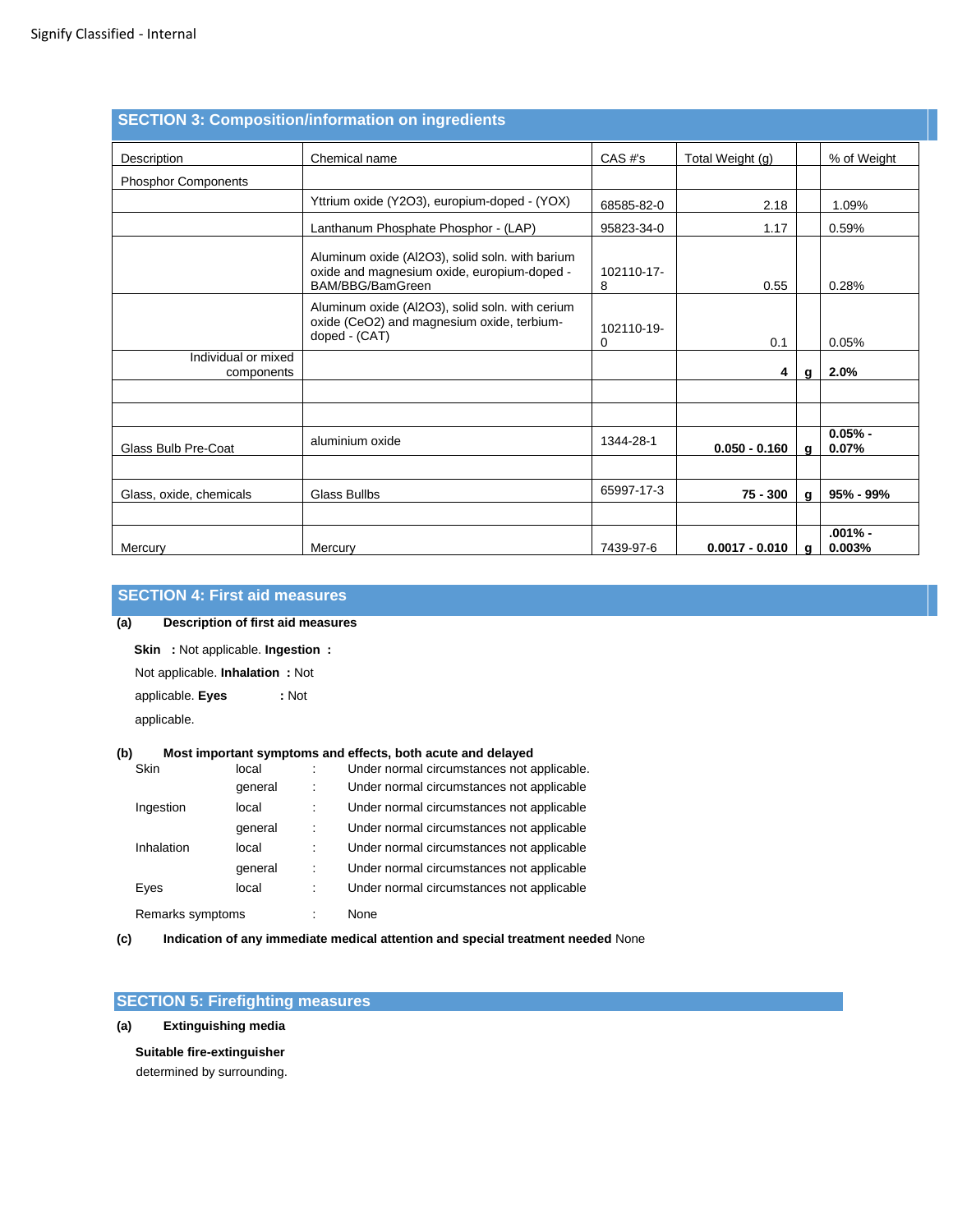### **Unsuitable fire-extinguisher**

not traceable.

### **(b) Special hazards arising from the substance or mixture**

Hazardous decomposition products in fire**:** Silicon dioxide, Mercury oxides, metal oxide

### **(c) Advice for firefighters**

In the event of fire, wear protective clothing and use breathing apparatus that is independent of the ambient air.

# **SECTION 6: Accidental release measures**

### **(a) Personal precautions, protective equipment and emergency procedures**

### **Personal precautions**

In case of broken articles, use protective equipment. Evacuate area.

### **For non-emergency personnel**

# **Protective equipment**

Wear protective gloves/protective clothing/eye protection/face protection.

# **Emergency procedure**

Ventilate affected area.

### **For emergency responders**

Use appropriate respiratory protection. Personal protection equipment

### **(b) Methods and material for containment and cleaning up**

### **For containment**

Collect materials needed to clean up broken bulb: stiff paper or cardboard; sticky tape; damp paper towels or disposable wet wipes (for hard surfaces); and a glass jar with a metal lid or a sealable plastic bag. Be thorough in collecting broken glass.

### **For cleaning up**

DO NOT VACUUM. Vacuuming is not recommended unless broken glass remains after all other cleanup steps have been taken. Vacuuming could spread mercury-containing powder or mercury vapor. Scoop up glass fragments using stiff paper or cardboard and sticky tape. Place cleanup materials in a sealable container.

### **Other information**

No information available.

|     | <b>SECTION 7: Handling and storage</b>                       |  |                                            |  |  |  |
|-----|--------------------------------------------------------------|--|--------------------------------------------|--|--|--|
| (a) | Precautions for safe handling                                |  |                                            |  |  |  |
|     | Local exhausting                                             |  | Under normal circumstances not applicable. |  |  |  |
| (b) | Conditions for safe storage, including any incompatibilities |  |                                            |  |  |  |

**Storage conditions :**  No special precautions.

# **SECTION 8: Exposure controls/personal protection**

# **(a) Control parameters**

**Exposure limits :** 

**applicable to: United States of America (25 ºC; 1013 mbar)**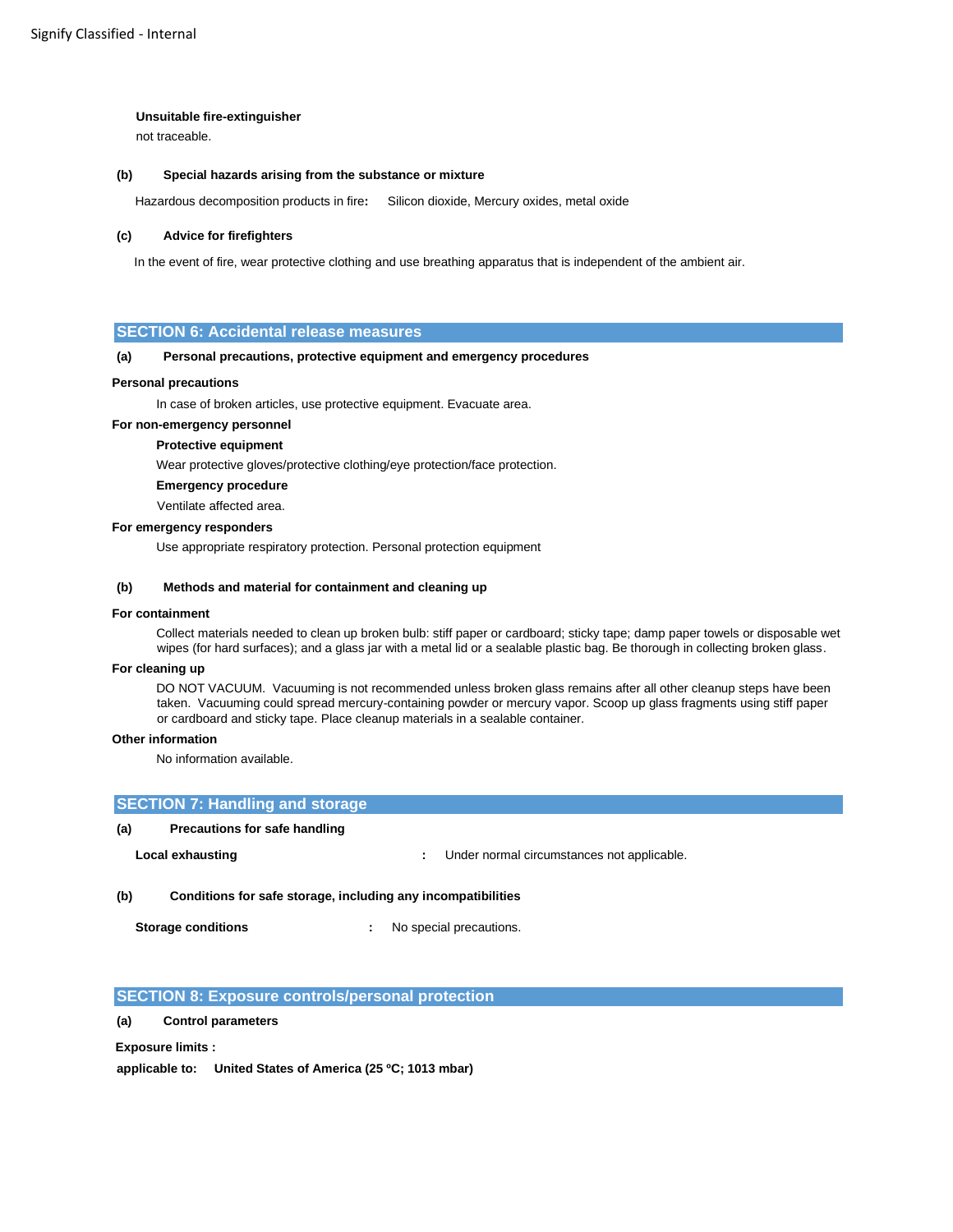| TWA(8 hours):                      | $0.025 \,\mathrm{mq/m3}$       | S MERCURY- [according to ACGIH]   |
|------------------------------------|--------------------------------|-----------------------------------|
| TWA (8 hours):                     | $0.1 \text{ mg/m}$ 3           | C MERCURY- [according to NIOSH]   |
| TWA (8 hours)<br>C=Ceiling; S=Skin | $0.1 \text{ mg}/10 \text{m}^3$ | MERCURY - [according to OSHA PEL] |

**Remarks exposure limits :** none

**(b) Appropriate engineering controls**: Under normal circumstances not applicable

### **(c) Exposure controls**

### **Advised personal protection:**

Hands: Under normal circumstances not applicable. Breakthrough time: Under normal circumstances not applicable. Eyes: Under Under I circumstances not applicable. Inhalation: Under normal normal circumstances not applicable. Inhalation: circumstances not applicable. Skin: Under normal circumstances not applicable.

# **SECTION 9: Physical and chemical properties**

| Information on basic physical and              | mical properties                                               |                                       |
|------------------------------------------------|----------------------------------------------------------------|---------------------------------------|
| ch                                             | article<br>÷.                                                  |                                       |
| <b>Physical state</b><br>Color                 | type dependent                                                 |                                       |
| Odor                                           | odorless<br>÷.                                                 |                                       |
| Odor threshold (20°C; 1013 mbar) :             | not traceable                                                  |                                       |
| pH                                             | not applicable<br>÷                                            |                                       |
| Melting point/freezing point                   | not traceable<br>÷                                             |                                       |
| Boiling point/range                            | not traceable<br>÷                                             |                                       |
| Flash point/range                              | not applicable<br>÷                                            |                                       |
| <b>Evaporation rate/range</b>                  | not applicable<br>÷                                            |                                       |
| Vapor rate/range                               | not applicable<br>÷                                            |                                       |
| Flammability (solid, gas)                      | data not available                                             |                                       |
| Upper/lower flammability or<br>explosive limit | not applicable<br>÷.                                           |                                       |
| Vapor pressure                                 | not applicable<br>÷                                            |                                       |
| Vapor density                                  | not applicable<br>÷                                            |                                       |
| Density                                        | not traceable<br>÷                                             |                                       |
| Solubility in water                            | not applicable<br>÷.                                           |                                       |
| Log Po/w:<br>4.5<br><b>MERCURY</b><br>0.54     | <b>Source</b><br>POLY(ETHYLENE TEREPHTHALATE)<br><b>Source</b> | Chemicalcards<br>÷<br>Easi View<br>÷. |
| <b>Auto-ignition temperature</b>               | : not applicable                                               |                                       |
| <b>Decomposition temperature</b>               | : not traceable                                                |                                       |
| <b>Viscosity</b>                               | : not applicable                                               |                                       |
| Dust explosions possible in air                | : not applicable                                               |                                       |
| <b>Oxidizing properties</b>                    | : no                                                           |                                       |

# **SECTION 10: Stability and reactivity**

# **(a) Reactivity**

Not applicable.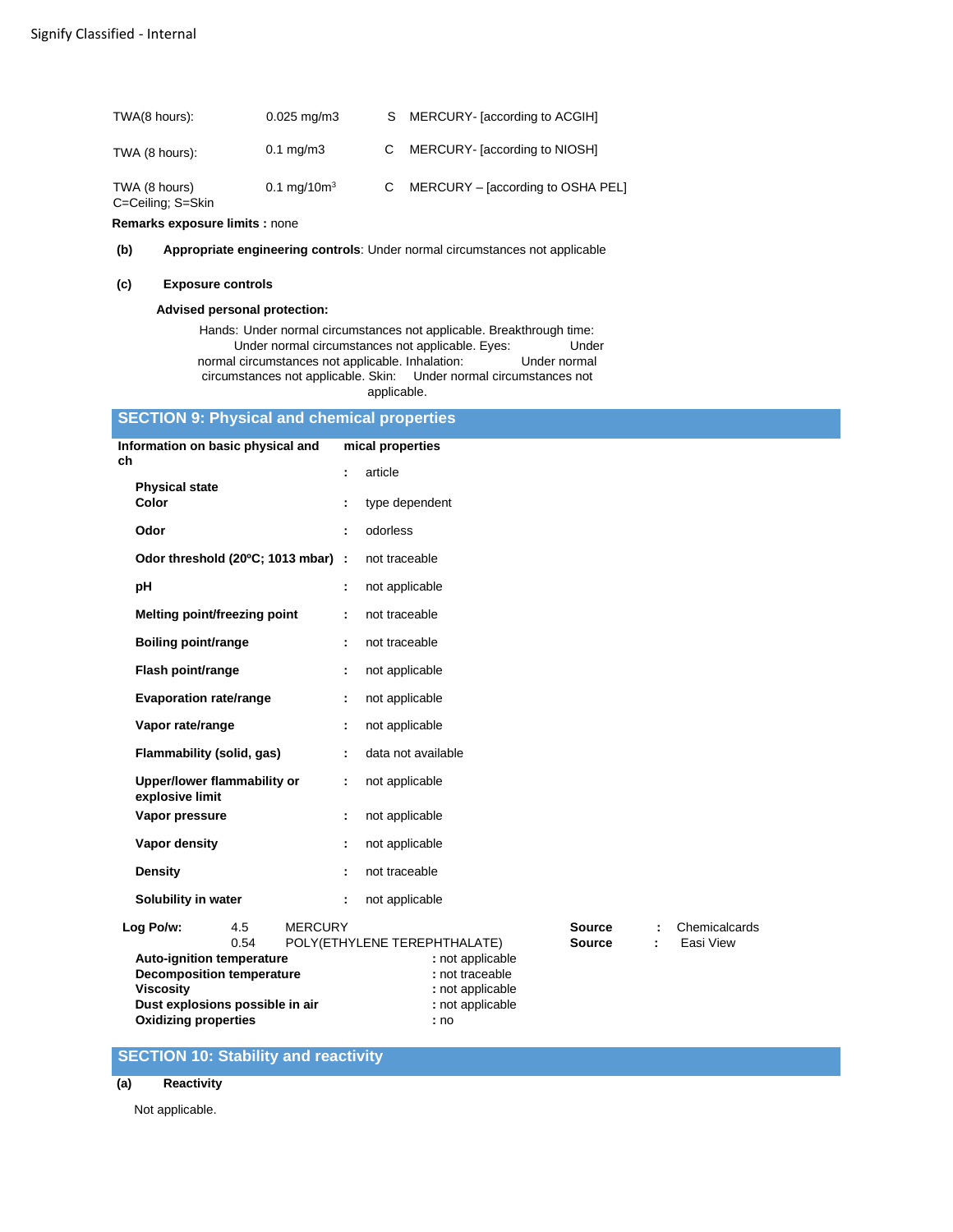# **(b) Chemical stability**

The substance or mixture is stable under normal conditions.

| (c) | Possibility of hazardous reactions                                              |                     |
|-----|---------------------------------------------------------------------------------|---------------------|
|     | <b>Reactions with water</b>                                                     | no                  |
|     | Other hazardous conditions                                                      | Data not available. |
| (d) | <b>Conditions to avoid</b>                                                      |                     |
|     | Data not available.                                                             |                     |
| (e) | Incompatible materials                                                          |                     |
|     | <b>Hazardous reactions with</b>                                                 | none                |
| (f) | Hazardous decomposition products<br>Hazardous decomposition products at heating | none                |

# **SECTION 11: Toxicological information**

### **11.1. Information on toxicological effects**

**Acute oral toxicity**  No data available.

**Acute dermal toxicity**  No data available.

**Acute inhalation toxicity**  No data available.

**Skin corrosion/irritation**  The substance or mixture is not classified for skin corrosion/-irritation.

### **Serious eye damage/irritation**

The substance or mixture is not classified for serious eye damage/irritation.

### **Respiratory or skin sensitization**

The substance or mixture is not classified for respiratory or skin sensitization.

#### **Germ cell mutagenicity**

The substance or mixture is not classified for germ cell mutagenicity.

### **Carcinogenicity**

**IARC:** Group 3: Not classifiable as to its carcinogenicity to humans (Mercury) **OSHA:** No component of this product present at levels greater than or equal to 0.1% is identified as a carcinogen or potential carcinogen by OSHA. **NTP:** No component of this product present at levels greater than or equal to 0.1% is identified as a known or anticipated carcinogen by NTP.

### **Reproductive toxicity**

The substance or mixture is not classified for reproductive toxicity.

### **Specific target organ toxicity-single exposure**

The substance or mixture is not classified for specific target organ toxicity-single exposure.

### **Specific target organ toxicity-repeated exposure**

The substance or mixture is not classified for specific target organ toxicity-repeated exposure.

#### **Aspiration hazard**

The substance or mixture is not classified for aspiration hazard.

### **Symptoms**

| Skin | local   | Not applicable. |
|------|---------|-----------------|
|      | deneral | Not applicable. |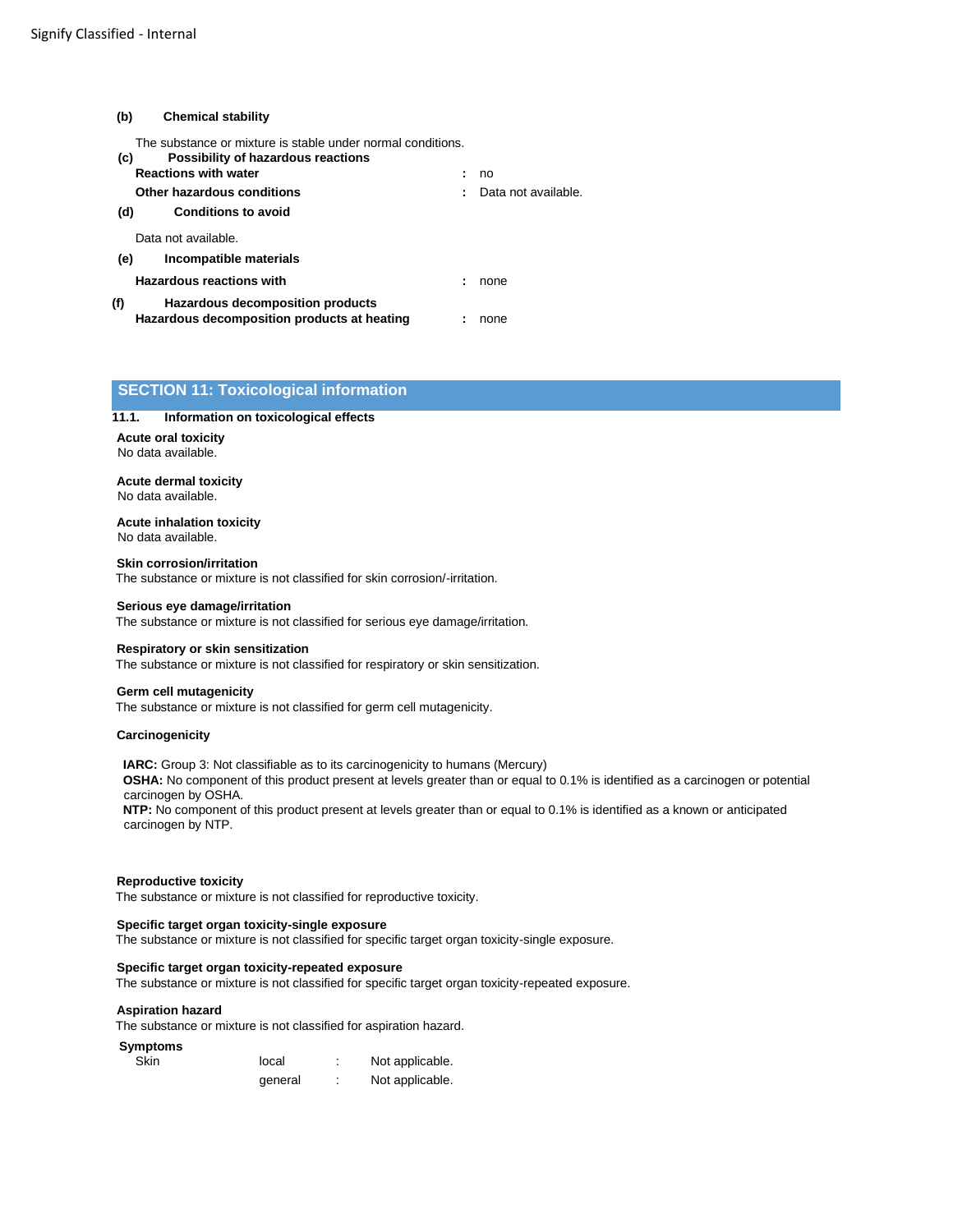| Ingestion<br>Inhalation                            | local<br>÷<br>general<br>÷<br>local<br>÷<br>general<br>÷ | Not applicable.<br>Not applicable.<br>Not applicable.<br>Not applicable. |                                 |                                |           |
|----------------------------------------------------|----------------------------------------------------------|--------------------------------------------------------------------------|---------------------------------|--------------------------------|-----------|
| Eyes                                               | local<br>÷                                               | Not applicable.                                                          |                                 |                                |           |
| Remarks symptoms                                   |                                                          | None                                                                     |                                 |                                |           |
| <b>SECTION 12: Ecological information</b>          |                                                          |                                                                          |                                 |                                |           |
| (a)<br><b>Toxicity</b>                             |                                                          |                                                                          |                                 |                                |           |
| <b>Ecotoxicity</b><br>LC-50: 0.004 mg/l/96H (Fish) |                                                          | <b>MERCURY</b>                                                           |                                 | <b>Source</b><br>: Easi View   |           |
| EC-50: 0.0205 mg/l/48H (Daphnia)                   |                                                          | <b>MERCURY</b>                                                           |                                 | <b>Source</b><br>: IFA- Gestis |           |
| IC-50: 0.3 mg/l/72H (Algae)                        |                                                          | <b>MERCURY</b>                                                           |                                 | <b>Source : Easi View</b>      |           |
| (b)<br>Persistence and degradability               |                                                          |                                                                          |                                 |                                |           |
| Biological oxygen demand:                          |                                                          |                                                                          | not applicable                  |                                |           |
| Chemical oxygen demand:                            |                                                          |                                                                          | not applicable                  |                                |           |
| Degradability:                                     |                                                          |                                                                          | not applicable                  |                                |           |
| <b>Bioaccumulative potential</b><br>(c)            |                                                          |                                                                          |                                 |                                |           |
| Bioconcentration factor (BCF)                      | : > 2500                                                 | <b>MERCURY</b>                                                           |                                 |                                |           |
| (d)<br><b>Mobility in soil</b><br>Henry Constant   |                                                          | : 1.46E-1 atm m3/mol                                                     | POLY(ETHYLENE<br>TEREPHTHALATE) | Source:                        | Easi View |

# **(e) Other adverse effects**

Remarks on eco-toxicity**:** none

# **SECTION 13: Disposal considerations**

# **Waste treatment methods**

Remainder material or uncleaned empty packaging's have to be incinerated in a proper installation or dumped on an approved landfill, in accordance with local and national legislation.

| <b>SECTION 14: Transport information</b> |                |                                                                               |
|------------------------------------------|----------------|-------------------------------------------------------------------------------|
| <b>UN number</b><br>(a)                  |                |                                                                               |
| DOT/49CFR                                | : none         |                                                                               |
| IMDG/IMO                                 | : none         |                                                                               |
| <b>IATA/ICAO</b>                         | : 3506         |                                                                               |
| Remarks IATA/ICAO                        |                | : For transport exemptions consult IATA special provisions A48, A69 and A191. |
| UN proper shipping name<br>(b)           |                |                                                                               |
| DOT/49CFR                                | : none         |                                                                               |
| IMDG/IMO                                 | : none         |                                                                               |
| <b>IATA/ICAO</b>                         |                | : MERCURY CONTAINED IN MANUFACTURED ARTICLES                                  |
| Transport hazard class(es)<br>(c)        |                |                                                                               |
| DOT/49CFR: none                          | IMDG/IMO: none | IATA/ICAO: 8 <sub>(6.1)</sub>                                                 |

# **(d) Packing group**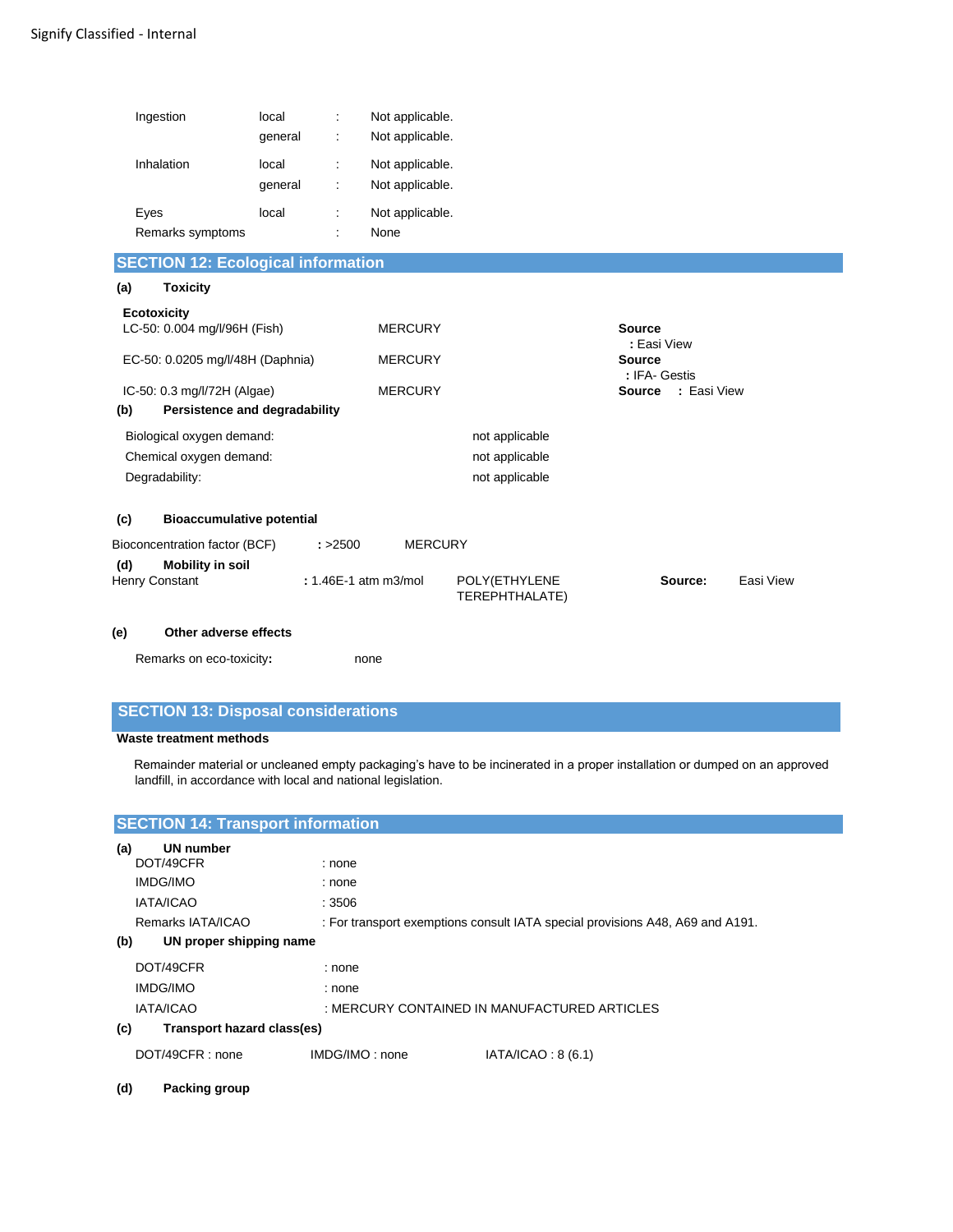|     | DOT/49CFR: none                        | IMDG/IMO: none |        | IATA/ICAO: none |
|-----|----------------------------------------|----------------|--------|-----------------|
| (e) | <b>Environmental hazards</b>           |                |        |                 |
|     | Marine pollutant                       | : no           |        |                 |
| (f) | Special precautions for user           |                |        |                 |
|     | Hazard identification number (ADR/RID) |                | : none |                 |
|     | EmS (IMDG/IMO)                         |                | : none |                 |

# **(g) Transport in bulk according to Annex II of Marpol and the IBC Code** Data not available.

# **SECTION 15: Regulatory information**

**Safety, health and environmental regulations/legislation specific for the substance or mixture** 

# **US Federal regulations**

**SARA 313**: Mercury **SARA 311/312**: not applicable. **HMIS Classification**: not applicable. **U.S. Clean Water Act Section 307 – Toxic Pollutants**: Mercury

# **National inventories**

Articles are exempted from the Toxic Substances Control Act Inventory (TSCA-USA).

### **International inventories**

**DSL/NDSL:** This substance is on the DSL (Mercury)

# **SECTION 16: Other information**

|                                                                             | <b>Remarks on SDS</b> : Working on this product may release toxic dust.<br>Toxic mercury vapors can be released if the lamp is broken.<br>For transport exemptions consult applicable regulations. |
|-----------------------------------------------------------------------------|----------------------------------------------------------------------------------------------------------------------------------------------------------------------------------------------------|
| A key or legend to abbreviations and acronyms used in the safety data sheet |                                                                                                                                                                                                    |
| <b>GHS</b>                                                                  | Globally Harmonized System of Classification and Labelling of Chemicals                                                                                                                            |
| CAS                                                                         | <b>Chemical Abstracts Service</b>                                                                                                                                                                  |
| $TGG = TWA$                                                                 | <b>Time Weighted Average</b>                                                                                                                                                                       |
| LEL.                                                                        | Lower Explosive Limit                                                                                                                                                                              |
| UEL                                                                         | Upper Explosive Limit                                                                                                                                                                              |
| <b>NTP</b>                                                                  | National Toxicology Program                                                                                                                                                                        |
| <b>KHC</b>                                                                  | Known Human Carcinogen                                                                                                                                                                             |
| <b>RAHC</b>                                                                 | Reasonably Anticipated Human Carcinogen                                                                                                                                                            |
| <b>IARC</b>                                                                 | International Agency for Research on Cancer                                                                                                                                                        |
| <b>OSHA</b>                                                                 | Occupational Safety & Health Administration                                                                                                                                                        |
| <b>DOT</b>                                                                  | US Department of Transportation                                                                                                                                                                    |
| <b>RID</b>                                                                  | Règlement concernant le transport international ferroviaire des marchandises dangereuses                                                                                                           |
| UN                                                                          | <b>United Nations</b>                                                                                                                                                                              |
| <b>IMDG</b>                                                                 | International Maritime Dangerous Goods                                                                                                                                                             |
| <b>IMO</b>                                                                  | International Maritime Organization                                                                                                                                                                |
| <b>IATA</b>                                                                 | International Air Transport Association                                                                                                                                                            |
| <b>ICAO</b>                                                                 | International Civil Aviation Organization                                                                                                                                                          |
| EmS                                                                         | <b>Emergency Schedule</b>                                                                                                                                                                          |
|                                                                             |                                                                                                                                                                                                    |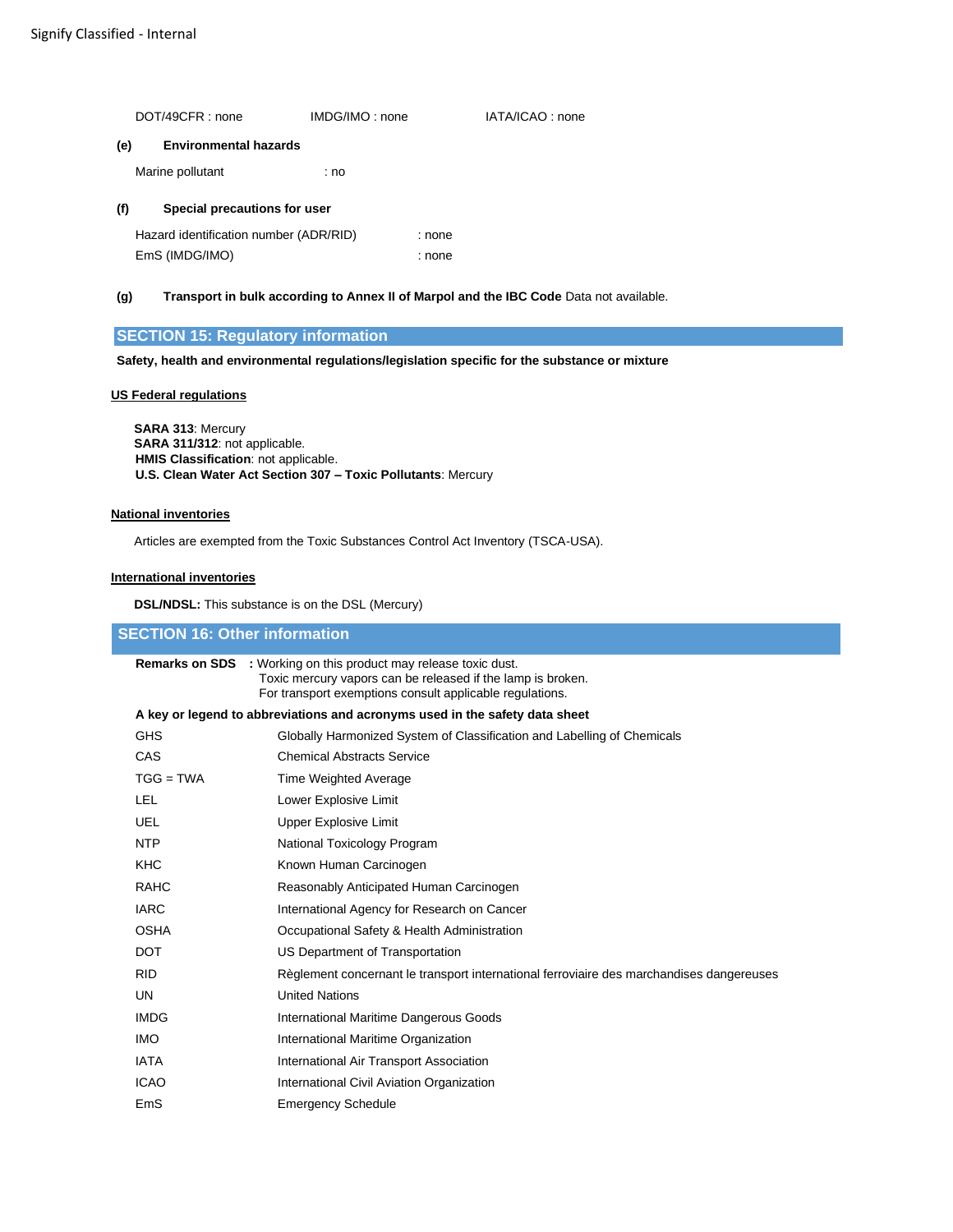SARA Superfund Amendments and Reauthorization Act

\* Point to alterations with regard to the previous version.

The information provided in this Safety Data Sheet is believed to be correct as of the date issued. Philips Electronics Nederland B.V. makes no warranty as to its contents, nor as to its fitness for any particular purpose or use.